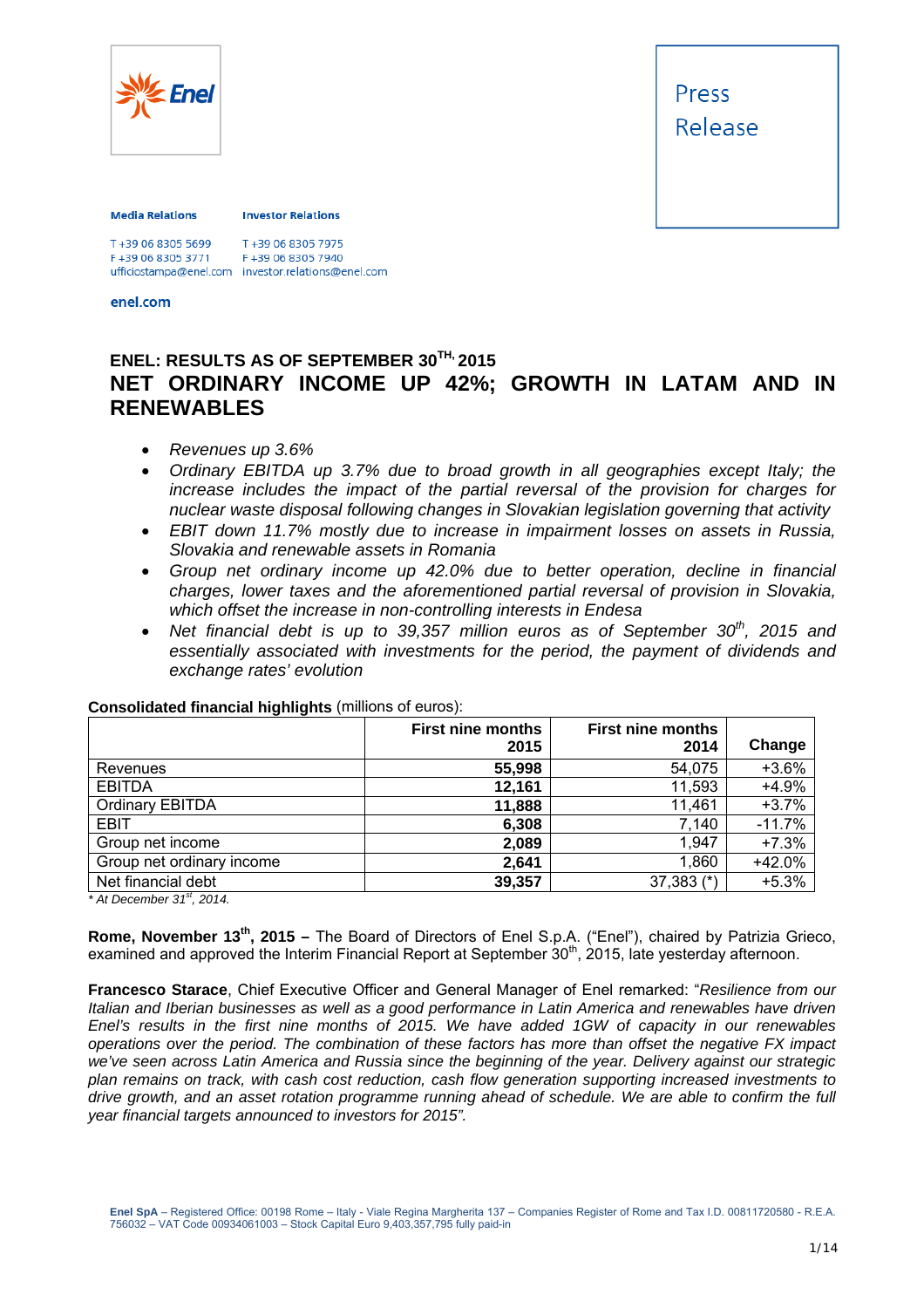



#### **OPERATIONAL HIGHLIGHTS**

#### **Electricity and gas sales**

Electricity sold by the Enel Group in the first nine months of 2015 amounted to 195 TWh, a slight decline (0.9 TWh or -0.5%) on the corresponding period of the previous year, attributable in particular to a decrease in sales in the Iberian Peninsula. Sales of gas to end users totalled 6.3 billion cubic metres, an increase of about 0.8 billion cubic meters compared with the same period of 2014, due to a rise in sales in the Italian and Spanish markets.

#### **Electricity generation**

Net electricity generated by the Enel Group in the first nine months of 2015 totalled 213.7 TWh (+1.5% on the 210.5 TWh posted in 2014), of which 52.5 TWh in Italy and 161.2 TWh abroad.

In Italy, net electricity generation decreased by about 1.6 TWh (-3%) compared with the same period of 2014.

Electricity demand in Italy in the first nine months of 2015 amounted to 237.4 TWh, up 1.9% compared with the same period of 2014, while net imports also rose, by 2.1 TWh (+6.8%).

Net generation by the Enel Group abroad in the first nine months of 2015 increased by 3.1% (+4.8 TWh) on the corresponding period of the previous year. The rise was attributable to an increase in generation by plants in the Iberian Peninsula (+4.2 TWh, mainly attributable to Endesa) and in Latin America (+1.8 TWh, mainly attributable to Enel Green Power), also connected in part with an increase in demand in the Spanish peninsular system (+2.6%) and in the countries of Latin America.

Of total generation by Enel Group plants in Italy and abroad, 54.1% came from conventional thermal generation, 31.8% from renewables (hydropower, wind, geothermal, biomass and solar) and 14.1% from nuclear power.

#### **Distribution of electricity**

Electricity transported by the Enel Group distribution grid in the first nine months of 2015 totalled 313.5 TWh, of which 169.4 TWh in Italy and 144.1 TWh abroad.

The volume of electricity distributed in Italy rose by 1.9 TWh (+1.1%) on the first nine months of 2014, essentially in line with developments in domestic electricity demand.

Electricity distributed abroad rose by 3.3 TWh (+2.3%) compared with the same period of 2014, mainly reflecting the increase in quantities distributed in the Iberian Peninsula (+1.9 TWh) and Latin America (+0.9 TWh) except Brazil.

\*\*\*\*\*

#### **CONSOLIDATED FINANCIAL HIGHLIGHTS**

**Revenues** in the first nine months of 2015 amounted to 55,998 million euros, an increase of 1,923 million euros (+3.6%) on the first nine months of 2014. The change is mainly attributable to greater revenues from the sale of fuels, gas and green certificates, which more than offset a decline in sales of electricity. The impact of changes in the exchange rates of other currencies against the euro was negative for approximately 515 million euros, the net result of the depreciation of a number of currencies (including the Russian rouble, the Colombian peso and the Brazilian real) and the appreciation of others (notably the Chilean peso, the US dollar and the Peruvian sol) against the euro.

In addition, revenues in the first nine months of 2015 include the gain on the disposal of SE Hydropower in the amount of 141 million euros and the income (represented by the negative goodwill and the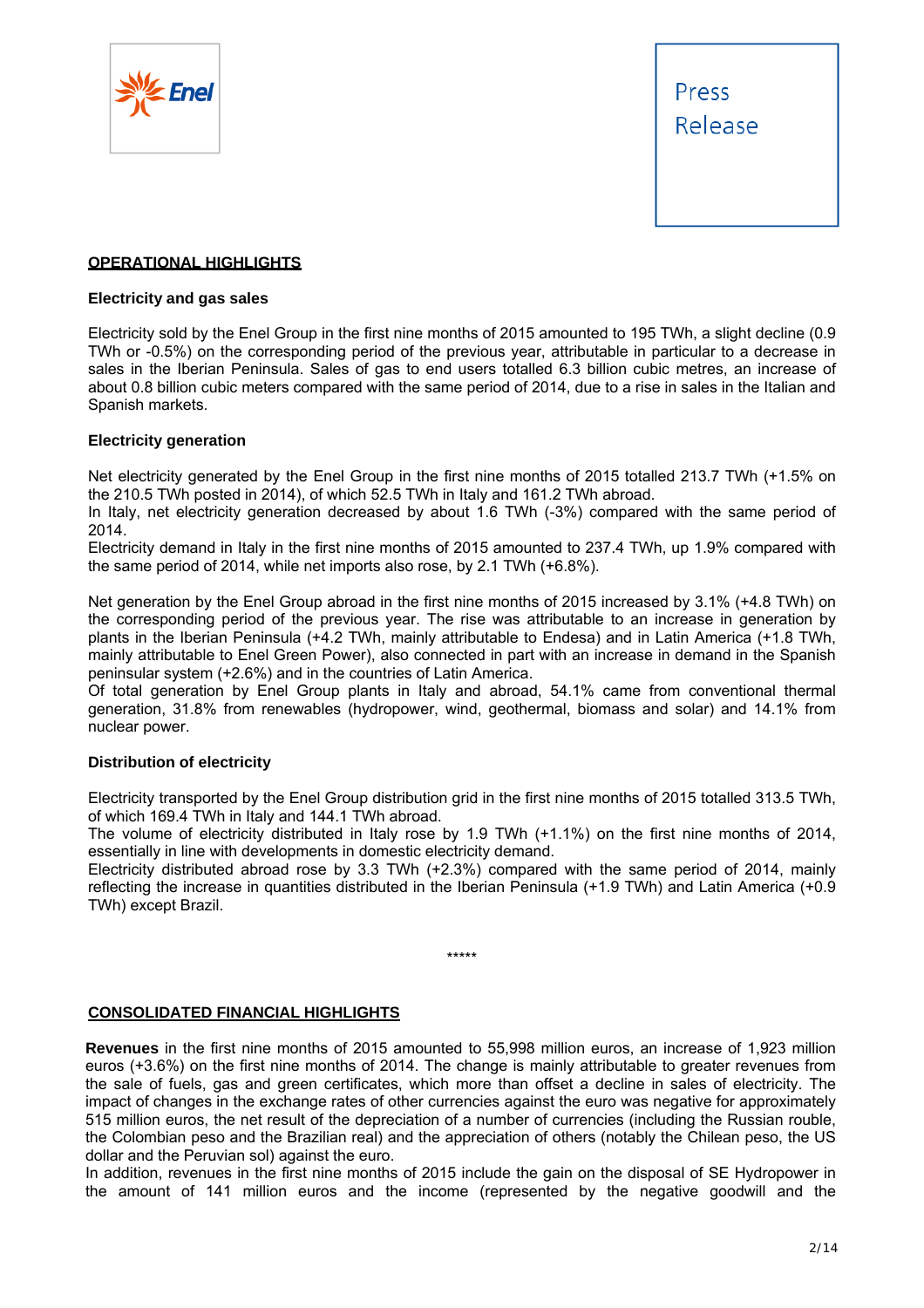



remeasurement at fair value of the interest already held by the Group) from the acquisition of 3Sun totalling 132 million euros. In the year-earlier period revenues had included the proceeds from the sale (82 million euros) of Artic Russia, which was divested at the end of 2013, and the remeasurement at fair value (50 million euros) of the net assets of SE Hydropower following the loss of control of that company at the start of 2014. More specifically, of total revenues, gross of intersegment eliminations and adjustments, Italy accounted for 28,430 million euros (+5.2%), the Iberian Peninsula for 15,192 million euros (+0.6%), Latin America for 7,974 million euros (+15.8%, reflecting the increase in revenues following a number of regulatory changes in Argentina and the effect, in Chile, of the acquisition of the GasAtacama group), Eastern Europe for 3,541 million euros (-9.9%) and the Renewable Energy Division for 2,258 million euros (+12.0%).

**EBITDA** in the first nine months of 2015 amounted to 12,161 million euros, an increase of 568 million euros (+4.9%) compared with the first nine months of 2014. In addition to the effects of the extraordinary corporate transactions cited above (with a net positive impact of 141 million euros), the increase in EBITDA was registered in all areas except Italy, which was affected by a decline in the margin on generation from conventional sources and Infrastructure and Networks operations. EBITDA increased in Latin America (especially in Argentina as a result of the aforementioned regulatory changes, which offset the net negative impact of exchange rate developments), in the Iberian Peninsula (mainly in electricity generation and environmental certificates), by the Renewable Energy Division (especially due to the effect of the appreciation of the US dollar) and in Eastern Europe (where the decline in EBITDA in Russia due to market dynamics and the depreciation of the rouble was more than offset by the partial reversal of the provision for the disposal of depleted nuclear fuel in the light of new legislation introduced in July 2015 in Slovakia). Specifically EBITDA in Italy amounted to 4,558 million euros (-7.6%), that in the Iberian Peninsula to 2,797 million euros (+12.1%), that in Latin America to 2,292 million euros (+13.1%), that in Eastern Europe to 1,125 million euros (+43.7%) and that of the Renewable Energy Division to 1,470 million euros (+12.0%). The impact of changes in the exchange rates of other currencies against the euro was negative for about 78 million euros, equal to the net balance between the depreciation of certain currencies (including the Russian rouble, the Colombian peso and the Brazilian real) and the appreciation of others (notably the Chilean peso, the US dollar and the Peruvian sol) against the euro.

**Ordinary EBITDA** in the first nine months of 2015 amounted to 11,888 million euros, an increase of 427 million euros (+3.7%) compared with the same period of 2014. The ordinary EBITDA posted in Italy amounted to 4,417 million euros (-9.6%), that in the Iberian Peninsula to 2,797 million euros (+12.1%), that in Latin America to 2,292 million euros (+13.1%), that in Eastern Europe to 1,125 million euros (+43.7%) and that of the Renewable Energy Division to 1,338 million euros (+2.0%).

**EBIT** in the first nine months of 2015 was 6,308 million euros, a decrease of 832 million euros (-11.7%) compared with the same period of 2014. The decline reflects the impairment losses on property, plant and equipment and intangible assets of 1,605 million euros (recognized on the generation assets in Russia and renewables assets in Romania as a result of developments in market and regulatory conditions, and on Slovakian assets in order to align their carrying amount with estimated realisable value). The increase in impairment losses was only partly offset by a decline in depreciation and amortization and the increase in EBITDA.

**Group net income** in the first nine months of 2015 amounted to 2,089 million euros compared with the 1,947 million euros posted in the same period of the previous year (+7.3%). More specifically, a decline in net financial charges (mainly associated with non-recurring items recognised in the two periods under comparison) and the positive impact of lower taxes more than offset the above decline in EBIT, as well as the increase in non-controlling interests, mainly accounted for by the disposal of 21.92% of Endesa in the fourth quarter of 2014. More specifically, the reduction in taxes for the period in Italy reflected the repeal of the IRES surtax (the so-called Robin Hood Tax) as unconstitutional and changes in the deductibility of headcount costs for IRAP purposes. Other factors were the effects of changes in tax rates abroad in the two periods under review, especially in Spain, Chile and Colombia.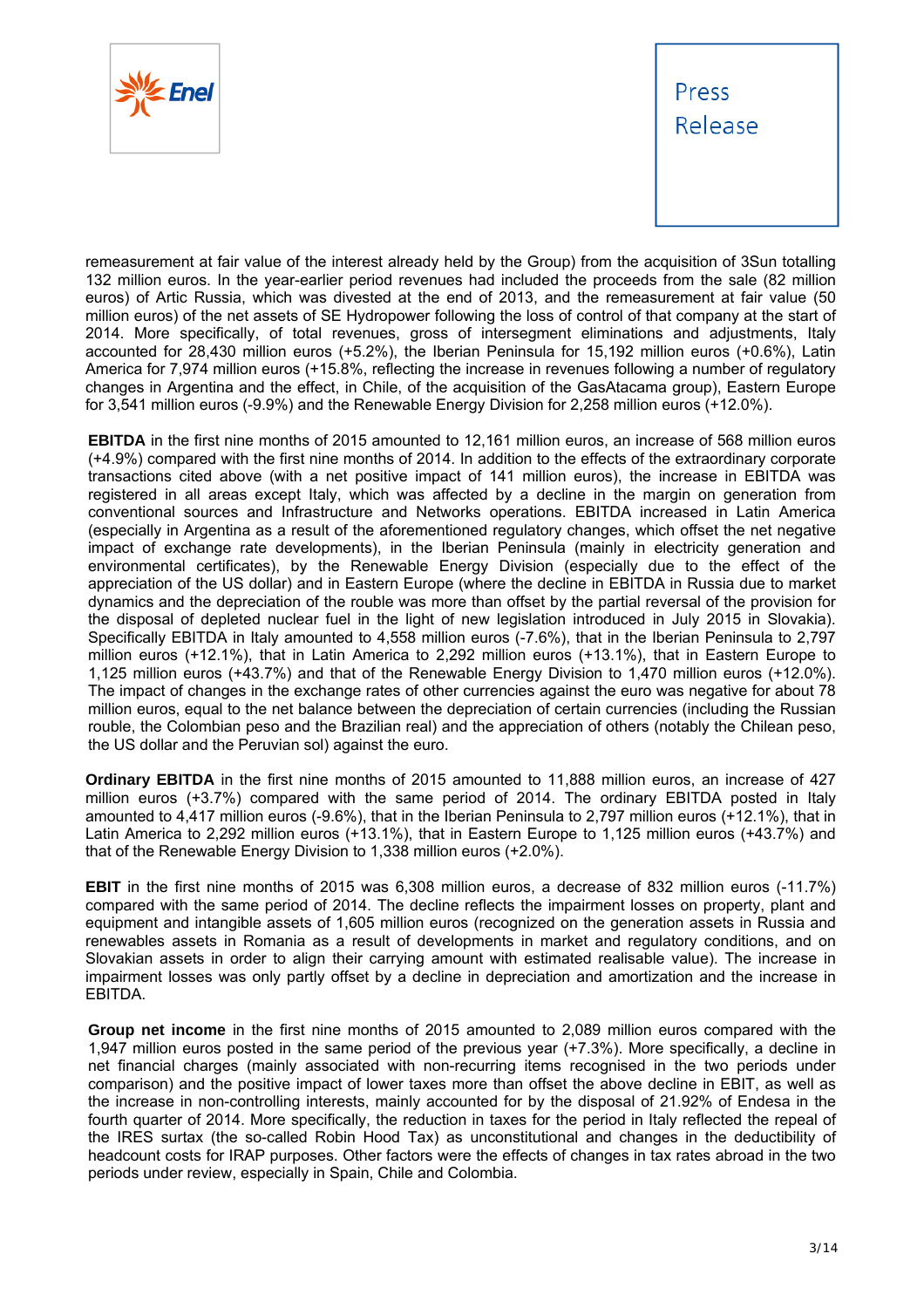



**Group net ordinary income** in the first nine months of 2015 amounted to 2,641 million euros, up 781 million euros (+42.0%) compared with the same period of 2014. This increase was attributable to better operation, as well as the above mentioned decline in financial charges, lower taxes and the partial reversal of the provision for the disposal of depleted nuclear fuel in Slovakia, which offset the increase in non-controlling interests in Endesa.

The **consolidated balance sheet** as of September 30<sup>th</sup>, 2015 shows net capital employed of 90,632 million euros (88,528 million euros as of December 31st, 2014), including net assets held for sale of 1,751 million euros (1,488 million euros as of December 31st, 2014). It is funded by shareholders' equity attributable to shareholders of the Parent Company and non-controlling interests of 51,275 million euros and **net**  financial debt of 39,357 million euros (37,383 million euros as of December 31<sup>st</sup>, 2014). The latter increased by 1,974 million euros (+5.3%) compared with the end of 2014, as the positive impact of the performance of ordinary operations was more than offset by the financing requirements of investments in the period and the payment of dividends. As of September 30<sup>th</sup>, 2015, the **debt-to-equity** ratio was 0.77, compared with 0.73 at the end of 2014.

**Capital expenditure** in the first nine months of 2015 amounted to 4,680 million euros, net of assets held for sale, an increase of 668 million euros compared with the same period of 2014, essentially attributable to renewable generation activities mainly abroad.

Group **employees** as of September 30<sup>th</sup>, 2015 numbered 68,384 (68,961 as of December 31<sup>st</sup>, 2014). The decrease of 577 reflects the balance between new hires and terminations (-880), only partly offset by the change in the scope of consolidation (+303), attributable essentially to the acquisition of 3Sun and the Indian company BLP Energy.

\*\*\*\*\*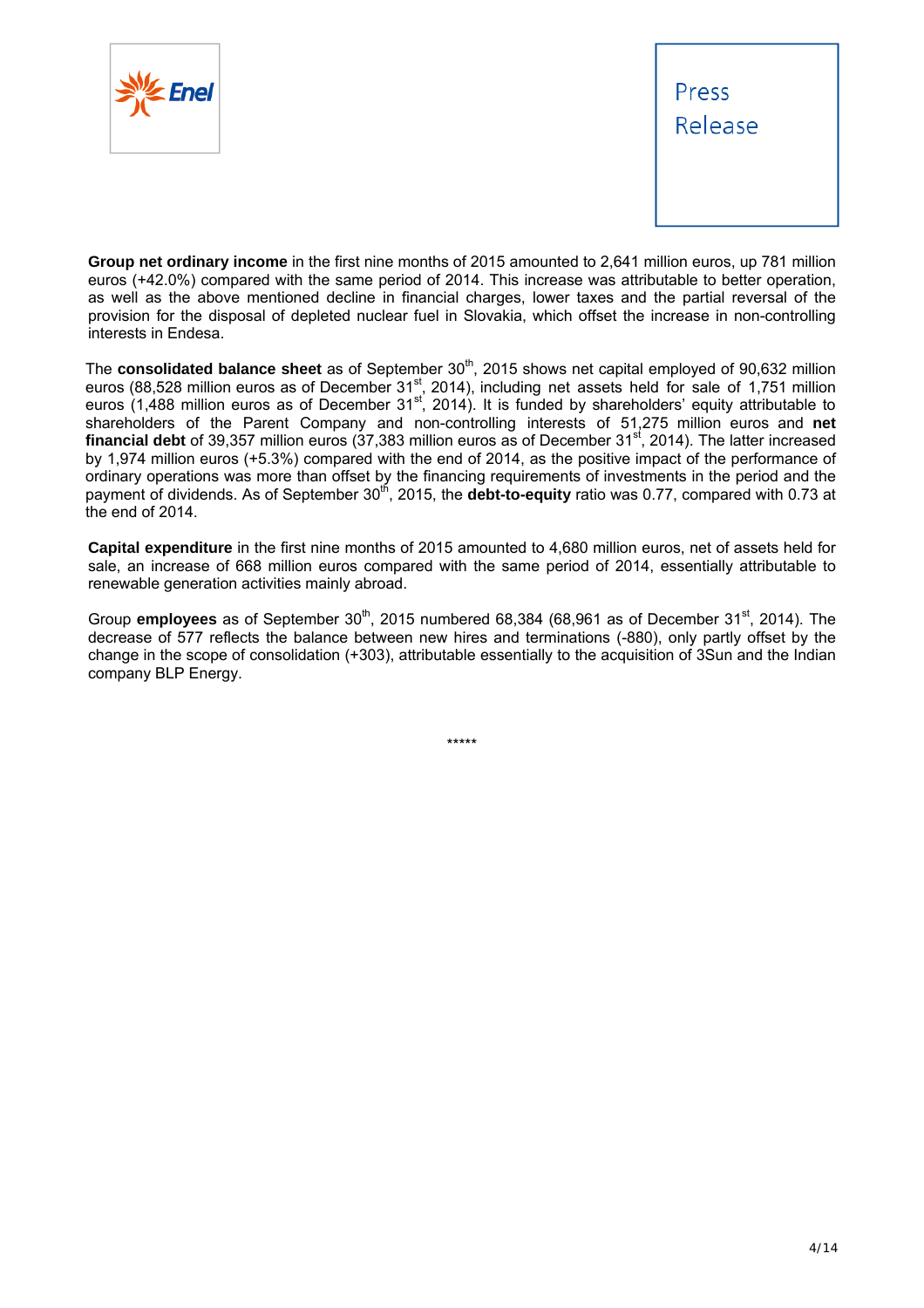



#### **Consolidated results for the third quarter of 2015**

**Consolidated financial highlights** (millions of euros):

|                           | Third quarter<br>2015 | Third quarter<br>2014 | Change                       |
|---------------------------|-----------------------|-----------------------|------------------------------|
| Revenues                  | 18,366                | 17,974                | $+2.2%$                      |
| <b>EBITDA</b>             | 4,200                 | 3,746                 | $+12.1%$                     |
| <b>Ordinary EBITDA</b>    | 4,200                 | 3,746                 | $+12.1%$                     |
| <b>EBIT</b>               | 1,224                 | 2,160                 | $-43.3%$                     |
| Group net income          | 256                   | 282                   | $-9.2%$                      |
| Group net ordinary income | 1,037                 | 308                   | $\qquad \qquad \blacksquare$ |

**Revenues** in the third quarter of 2015 amounted to 18,366 million euros, up 392 million euros (+2.2%) compared with the same period of 2014. The rise is largely due to an increase in revenues from the sale of fuels, gas and green certificates, which offset the decline in sales of electricity. Of total revenues in the third quarter Italy accounted for 9,459 million euros (+8.3%), the Iberian Peninsula for 4,993 million euros (-4.0%), Latin America for 2,568 million euros (+7.3%), Eastern Europe for 1,167 million euros (-10.3%) and the Renewable Energy Division for 665 million euros (+2.2%).

**EBITDA** in the third quarter of 2015 amounted to 4,200 million euros, an increase of 454 million euros (+12.1%) compared with the same period of 2014. The EBITDA of Italy was 1,421 million euros (-4.4%), that of the Iberian Peninsula to 828 million euros (+3.8%), that of Latin America to 855 million euros (+10.8%), that of Eastern Europe to 733 million euros (significantly impacted by the aforementioned reversal of the provision for nuclear waste disposal in Slovakia), and that of the Renewable Energy Division to 392 million euros (-7.3%).

**EBIT** in the third quarter of 2015 amounted to 1,224 million euros, down 936 million euros (-43.3%) on the same period of 2014, taking account of an increase of 1,390 million euros in depreciation, amortization and impairment losses, mainly due to the impairment losses recognized on generation assets in Russia and renewables in Romania as a result of changing market and regulatory conditions, and on Slovakian assets to align their carrying amount with estimated realizable value. The EBIT posted in Italy amounted to 964 million euros (+6.3%), that in the Iberian Peninsula to 415 million euros (+38.8%), that in Latin America to 632 million euros (+18.4%), that in Eastern Europe was a negative 805 million euros and that of the Renewable Energy Division amounted to 54 million euros (-79.8%).

**Group net income** in the third quarter of 2015 amounted to 256 million euros, compared with the 282 million euros posted in the third quarter of 2014, a decrease of 26 million euros (-9.2%). The decline in EBIT and the increase in the weight of non-controlling interests (mainly attributable to the divestment of 21.92% of Endesa) were more than offset by the decrease in net financial charges and the positive impact of lower taxes.

**Group net ordinary income** in the third quarter of 2015 amounted to 1,037 million euros, up 729 million euros compared with the same period of 2014.

\*\*\*\*\*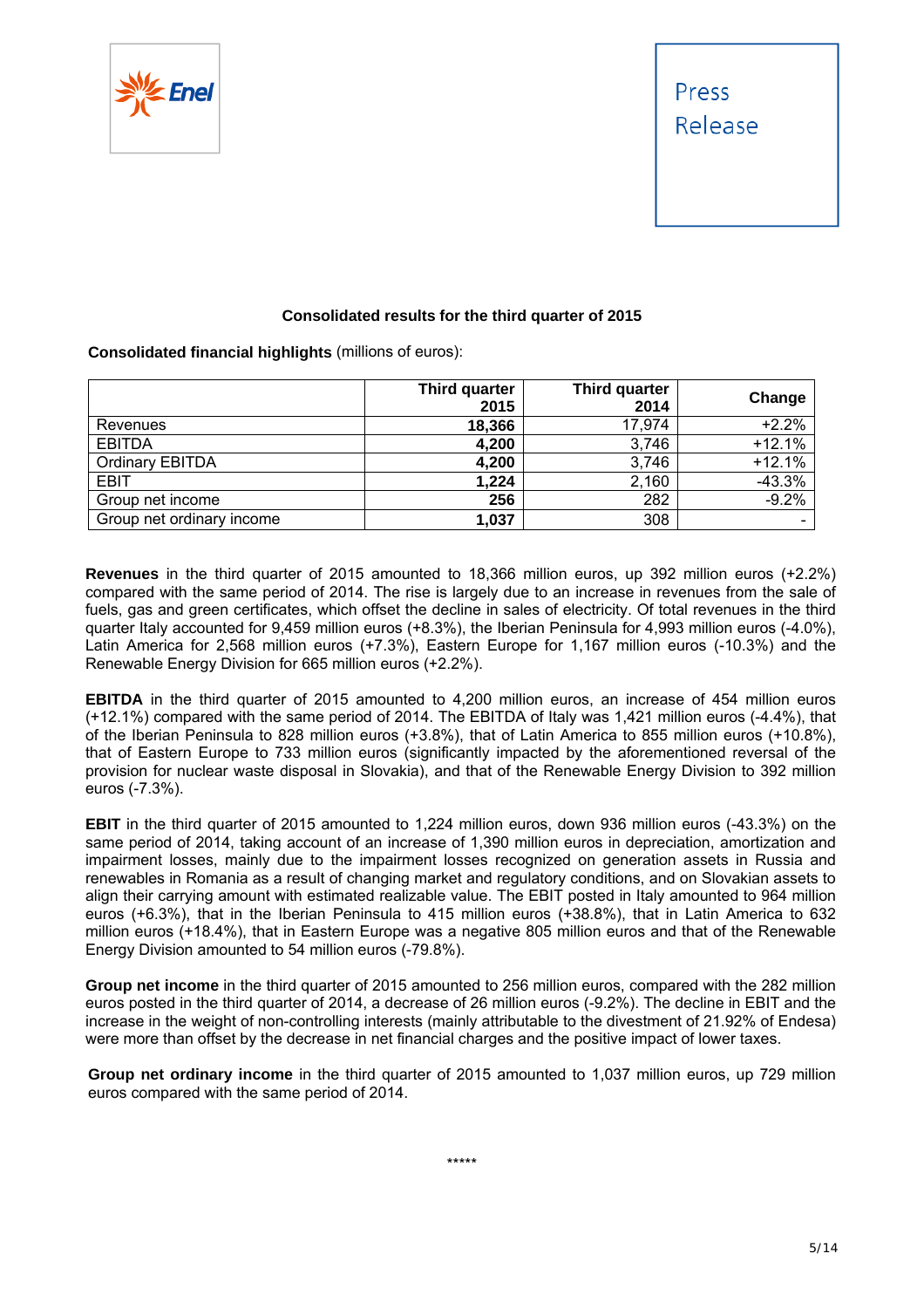



#### **RECENT KEY EVENTS**

On **August 24th, 2015,** as part of the divestment programme of the 66% interest that Enel S.p.A. subsidiary Enel Produzione S.p.A. ("Enel Produzione") holds in Slovenské elektrárne, a.s. ("Slovenské elektrárne"), Enel announced that it had initiated exclusive negotiations for the sale of Enel Produzione's stake in Slovenské elektrárne with the Czech-registered Energetický a průmyslový holding a.s. ("EPH"). On the basis of the outcome of the discussions, Enel and EPH may sign a binding share purchase agreement.

On **August 31st, 2015**, Enel's subsidiary Enel Green Power S.p.A. ("EGP") announced that it had been awarded the right to sign 20-year energy supply contracts in Brazil for a total of 553 MW with its three new solar photovoltaic projects Horizonte MP (103 MW), Lapa (158 MW) and Nova Olinda (292 MW) following the "Leilão de Reserva" public tender. EGP will be investing a total of approximately 600 million US dollars in the construction of the three new solar facilities, which are expected to be completed and enter service by 2017.

On **September 24th, 2015**, EGP announced the acquisition of a majority stake in BLP Energy, the utilityscale wind and solar subsidiary of Bharat Light & Power Pvt Ltd. for a total of about 30 million euros, in line with EGP's 2015-2019 strategic plan. With this transaction EGP enters the Indian renewables market thus bringing the latest renewables technology and global best practices in engineering design and project development to the Indian market, leveraging its presence in 17 countries.

On **September 30th, 2015**, EGP announced that its subsidiary Enel Green Power España, S.L. ("EGPE") had signed an agreement with Portuguese company First State Wind Energy Investments S.A. for the sale of the entire share capital of Finerge Gestão de Projectos Energéticos, S.A. ("Finerge"), a wholly-owned EGPE subsidiary active in the Portuguese renewables sector. The total consideration for the sale amounts to about 900 million euros, including the repayment of a shareholder loan allocated to Finerge. At the closing, expected in the fourth quarter of 2015, EGP will exit the Portuguese renewables market.

On **October 13th, 2015**, Enel announced that, acting through Colombian subsidiary Emgesa S.A. E.S.P. ("Emgesa"), it had started production at the 400 MW El Quimbo hydropower plant in Colombia, about 350 kilometres southwest of Bogota. The project required an investment of about 1.2 billion US dollars. With the start of operations at the plant, Emgesa, which Enel controls through the Chilean companies Enersis and Endesa Chile, has achieved a market share of about 21% in electricity generation in Colombia. With the start-up of El Quimbo, the Enel Group now has nearly 3,500 MW of installed hydro, oil&gas and coal capacity in Colombia, where in 2014 it generated about 13.6 TWh of power.

On **October 16th**, 2015, EGP announced that it had finalised an agreement with F2i SGR S.p.A. ("F2i") to form an equal joint venture to which they will transfer photovoltaic assets for a total of 210 MW. The accord also establishes that: i) EGP, in order to ensure equal shareholdings in the joint venture, will also make an 18 million euro cash contribution; (ii) EGP has an option to acquire an additional 2.5% of the joint venture, which would give it control; and (iii) F2i may contribute, by 2016, an additional 58 MW of capacity, with EGP making an additional cash injection to maintain the two partners' equal stakes in the joint venture. The initiative will enable EGP to reduce operating costs, optimizing energy management and financial leverage. The transaction, which is expected to close by the end of 2015, is subject, among others, to the approval of the EU antitrust authority. Following the closing, EGP will benefit from a positive impact on its consolidated net financial debt of 121 million euros.

On **October 28<sup>t</sup>**<sup>h</sup> , 2015, EGP announced that it had acquired ownership of six wind farms in Portugal with a total installed capacity of 445 MW following the approval by the Shareholders Meeting of Eólicas de Portugal, S.A. ("ENEOP") to split the company and allocate its 1,333 MW of wind power assets to its shareholders, pro rata with their shareholdings in the company. ENEOP was a joint venture between Enel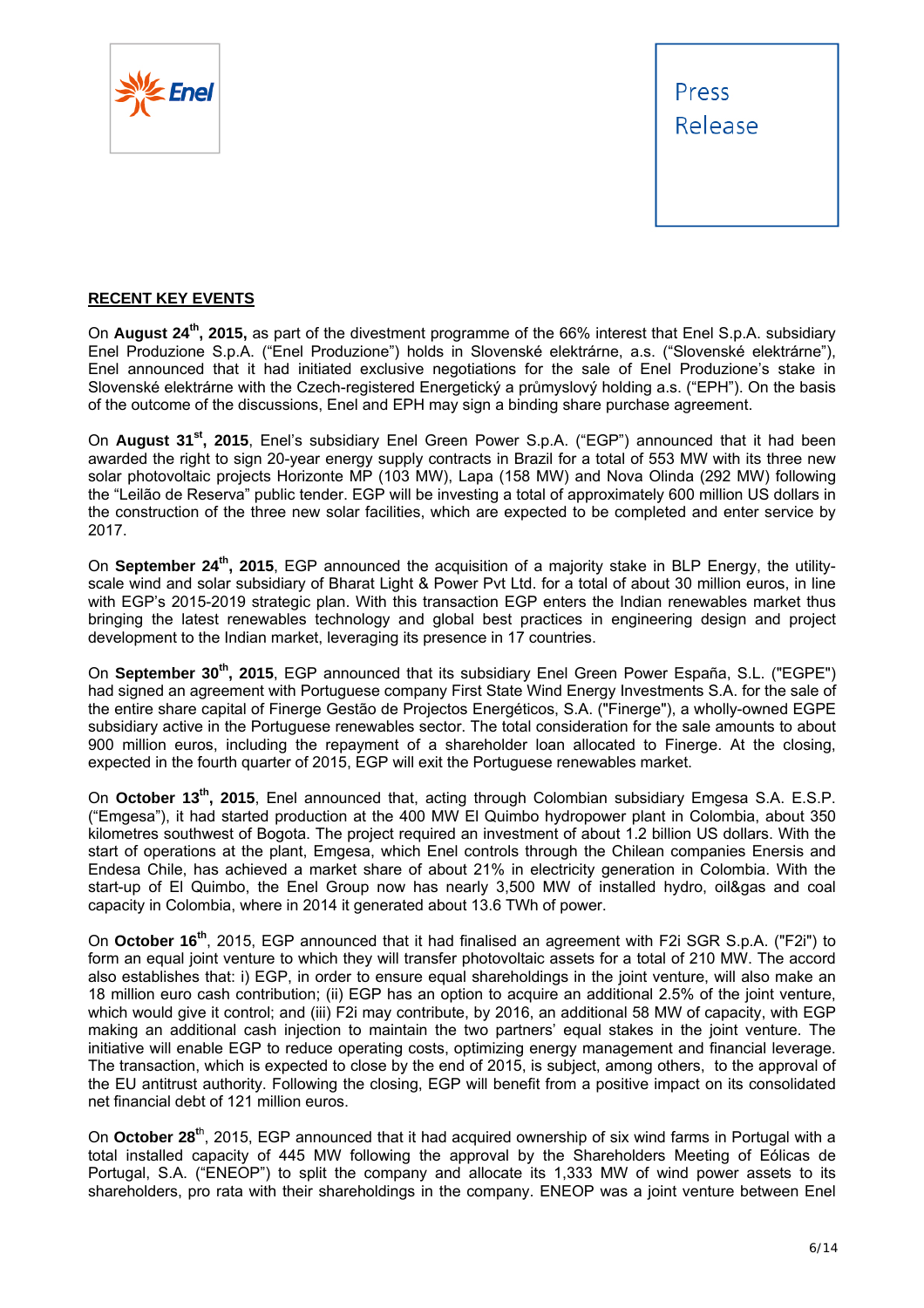



Green Power España, through its subsidiary Finerge, and the latter's wholly-owned subsidiary TP-Sociedade Térmica Portuguesa S.A., EDP Renewables SGPS S.A. and Generg Expansão S.A. Including these new assets, EGP now has 642 MW of net installed capacity in Portugal.

On **November 6th**, 2015, Enel announced that the Boards of Directors of its Chilean subsidiaries Enersis S.A. ("Enersis"), Empresa Nacional de Electricidad S.A. ("Endesa Chile") and Chilectra S.A. ("Chilectra") had agreed that the corporate restructuring aimed at separating electricity generation and distribution operations in Chile from those in other Latin American countries is in the interest of their respective companies. The structure of the reorganisation had already been discussed by the boards at their meetings of July  $27<sup>th</sup>$ . On the same date, Enersis also held a presentation for the financial community to present the main characteristics, the purposes and the expected timing of the above mentioned corporate restructuring project. On that occasion, the company provided information on future investments and the financial and economic targets of the Enersis companies following the aforementioned corporate restructuring for the 2016-2019 period.

On **November 11th**, 2015, Enel announced that the Boards of Directors of the Chilean subsidiaries Enersis, Endesa Chile and Chilectra had called their respective extraordinary shareholders' meetings for December 18<sup>th</sup>, 2015 to present the overall corporate restructuring described above and to approve the first phase of that restructuring, which involves the spin-off of each of the three companies aimed at separating their operations in Chile from those in other Latin American countries.

On **November 12th**, 2015, the Board of Directors of Enel discussed the advisability of using the electricity grid operated in Italy by the subsidiary Enel Distribuzione S.p.A. to build a fibre optic network accessible to all telecommunications operators and approved the formation of a specific joint stock company in order to begin activities to operate in that sector.

#### \*\*\*\*\*

#### **OUTLOOK**

The Enel Group, in accordance with its industrial strategy and the targets set out in the strategic plan, is continuing to pursue its efforts to drive industrial growth, achieve high standards of operating efficiency and actively manage its portfolio of businesses with a view to creating value.

In this framework, the programmes initiated by the Global Business Lines to optimize costs and manage assets efficiently have achieved results in the first nine months of the year that are in line with the trend expected for 2015 as a whole. At the same time, consistent with its industrial strategy, the Group has continued its major programmes of investment in markets and businesses with high growth potential, especially in the renewables sector and in Latin America. As part of these efforts, the start of commercial operations in November at the El Quimbo hydropower plant in Colombia, one of the Enel Group's largest investments in South America, will enable Enel to generate some 2.2 TWh of electricity per year, making a positive contribution to the performance of the Group.

The active management of Enel's portfolio envisages the disposal of additional non-strategic assets by the end of 2015. In addition, as part of the process of rationalizing the corporate structure, the reorganization of Enel's Latin American operations is continuing, with the aim of simplifying governance arrangements and fostering the creation of value for all the shareholders of the companies involved. At the same time, the Boards of Directors of Enel Green Power and Enel S.p.A. are evaluating an option for the corporate integration of Enel Green Power within its parent company Enel.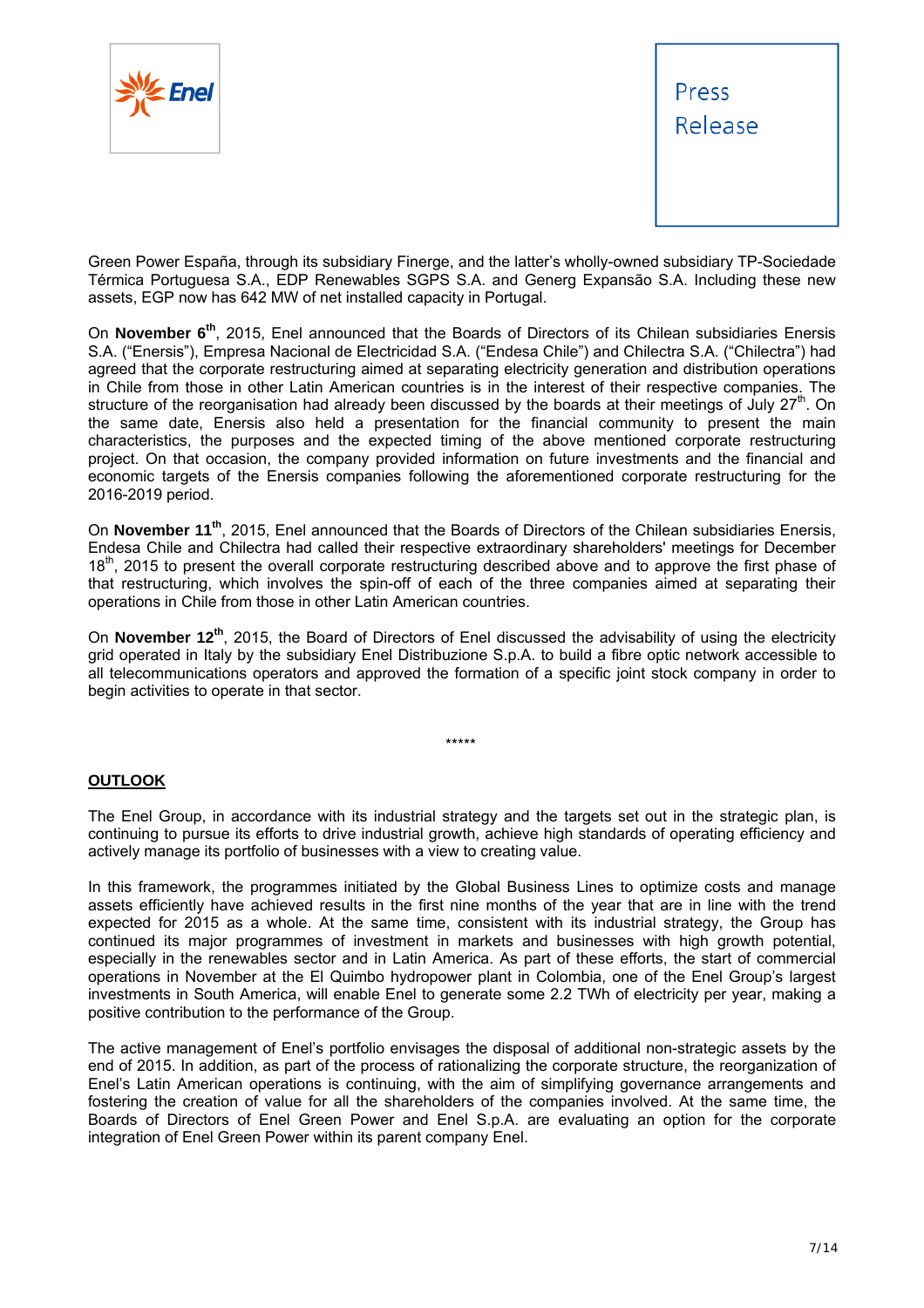



The positive contribution of the extraordinary corporate transactions under way and the cash flow generated by operations will enable Enel to finance its investments in development while allowing the company to confirm its dividend policy as well as the financial targets announced to investors for 2015.

\*\*\*\*\*

At 9:30 a.m. CET today, November 13<sup>th</sup>, 2015, a conference call will be held to present the results for the *third quarter and the first nine months of 2015 to financial analysts and institutional investors. Journalists are also invited to listen in on the call. Documentation relating to the conference call will be available on Enel's website (www.enel.com) in the Investor section from the beginning of the call.* 

*Tables presenting the results of the individual business areas (which do not take account of intersegment eliminations) are attached below, as are the condensed income statement, the statement of comprehensive income, the condensed balance sheet and the condensed cash flow statement for the Enel Group. A descriptive summary of the alternative performance indicators is also attached.* 

*The officer responsible for the preparation of the corporate financial reports, Alberto De Paoli, certifies, pursuant to Article 154-bis, paragraph 2, of the Consolidated Law on Financial Intermediation, that the accounting information contained in this press release corresponds with that contained in the accounting documentation, books and records.* 

\*\*\*\*\*

Unless otherwise specified, the balance sheet figures as of September  $30<sup>th</sup>$ , 2015, exclude assets and liabilities held for sale, which regard Slovenské elektrárne, the renewable energy assets in Portugal and other residual assets that on the basis of the status of negotiations for their sale to third parties meet the requirements of IFRS 5 for such classification. In the first nine months of 2015, SE Hydropower and SF Energy, which had been classified as held for sale as of December  $31<sup>st</sup>$ , 2014, were sold.

Certain performance figures for the first nine months of 2014, reported in this press release for comparative purposes only, have been restated following the introduction of IFRIC 21 – Levies, with effect as from January 1<sup>st</sup>, 2015. More specifically, the figures reflect the effects of the retrospective recognition of the effects of accounting for a number of indirect taxes on property holdings in Spain in full at the start of the year rather than being amortised over the course of the entire year.

Following the adoption of the new organisational structure of the Enel Group on July 31<sup>st</sup>, 2014, performance figures are presented in this press release by business area (as defined in the new structure) on the basis of the approach used by management to monitor the performance of the Group in the two periods being compared. Taking account of the provisions of IFRS 8 regarding the management approach, the new organisation modified the structure of reporting, as well as the representation and analysis of Group performance and financial position, as from the start of 2015. More specifically, performance by business area reported in this press release were determined by designating the Regions and Countries perspective as the primary reporting segment (i.e., Italy, Iberian Peninsula, Latin America and Eastern Europe), with the exception of the Renewable Energy Division, which, in view of its centralised management by the Enel Green Power sub-holding company, has greater autonomy than the other divisions. Similarly, the figures for the first nine months of 2014 have been restated to take account of the new organisation. Leaving aside certain movements of minor companies, the main changes were as follows: (i) the previous Sales, Generation and Energy Management, and Infrastructure and Networks Divisions, which operated almost entirely in Italy, are now reported under the Country "Italy"; (ii) the Iberia and Latin America Division, which had already undergone reorganisation in 2014, is now divided into the Regions "Iberian Peninsula" and "Latin America". Finally, the previous International Division now corresponds to the "Eastern Europe" Region.

This press release uses a number of "alternative performance indicators" not envisaged in the IFRS-EU accounting standards (EBITDA, ordinary EBITDA, net financial debt, net capital employed, net assets held for sale and Group net ordinary income). In accordance with recommendation CESR/05-178b published on November  $3<sup>rd</sup>$ , 2005, the criteria used to calculate these indicators are described at the end of the press release.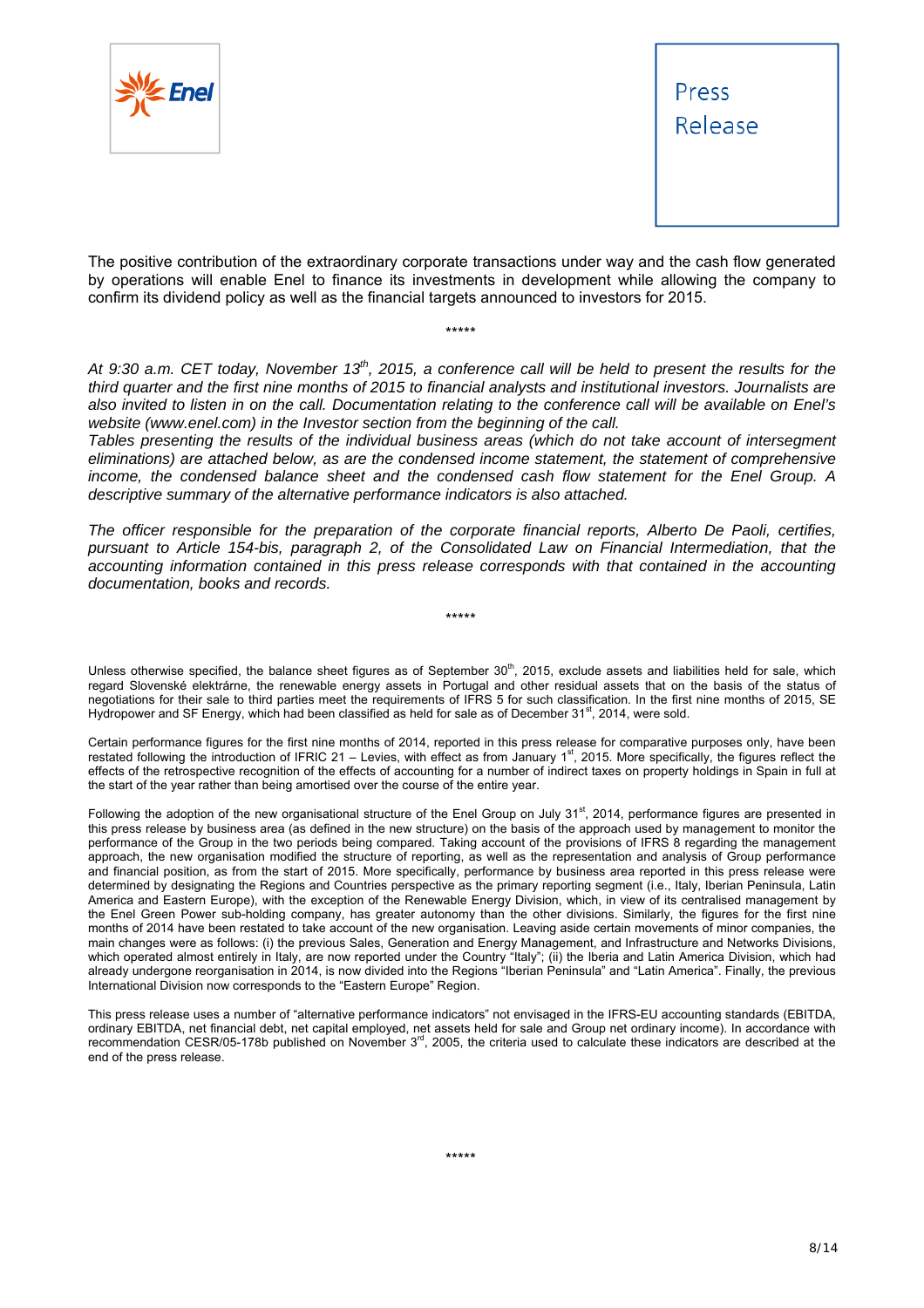



#### **Results by business area**

The representation of operations by business area is based on the approach used by management in monitoring Group performance for the two periods under review.

#### **Italy**

**Results** (millions of euros):

|                        | <b>First nine</b><br>months 2015 | <b>First nine</b><br>months 2014 | Change  | Third quarter<br>2015 | Third quarter<br>2014 | Change  |
|------------------------|----------------------------------|----------------------------------|---------|-----------------------|-----------------------|---------|
| Revenues               | 28.430                           | 27.029                           | 5.2%    | 9.459                 | 8.736                 | 8.3%    |
| <b>EBITDA</b>          | 4,558                            | 4.935                            | $-7.6%$ | 1.421                 | 1.486                 | $-4.4%$ |
| Ordinary EBITDA        | 4.417                            | 4.885                            | $-9.6%$ | 1.421                 | 1.486                 | $-4,4%$ |
| <b>EBIT</b>            | 3.098                            | 3.324                            | $-6.8%$ | 964                   | 907                   | 6.3%    |
| Capital<br>expenditure | 957                              | 915                              | 4.6%    | 341                   | 345                   | $-1.1%$ |

#### **Iberian Peninsula**

**Results** (millions of euros):

|                                  | <b>First nine</b><br>months 2015 | <b>First nine</b><br>months 2014 | Change  | Third quarter<br>2015 | Third quarter<br>2014 | Change  |
|----------------------------------|----------------------------------|----------------------------------|---------|-----------------------|-----------------------|---------|
| Revenues                         | 15.192                           | 15.105                           | $0.6\%$ | 4.993                 | 5,202                 | $-4.0%$ |
| EBITDA/Ordinary<br><b>EBITDA</b> | 2.797                            | 2.495                            | 12.1%   | 828                   | 798                   | 3.8%    |
| EBIT                             | 1.574                            | 1.089                            | 44.5%   | 415                   | 299                   | 38.8%   |
| Capital<br>expenditure           | 575                              | 513                              | 12.1%   | 219                   | 186                   | 17.7%   |

#### **Latin America**

**Results** (millions of euros):

|                                  | <b>First nine</b><br>months 2015 | <b>First nine</b><br>months 2014 | Change | Third quarter<br>2015 | Third quarter<br>2014 | Change |
|----------------------------------|----------------------------------|----------------------------------|--------|-----------------------|-----------------------|--------|
| Revenues                         | 7.974                            | 6.885                            | 15.8%  | 2.568                 | 2,393                 | 7.3%   |
| EBITDA/Ordinary<br><b>EBITDA</b> | 2,292                            | 2.026                            | 13.1%  | 855                   | 772                   | 10.8%  |
| EBIT                             | .580                             | 1.338                            | 18.1%  | 632                   | 534                   | 18.4%  |
| Capital<br>expenditure           | 1,289                            | 911                              | 41.5%  | 498                   | 392                   | 27.0%  |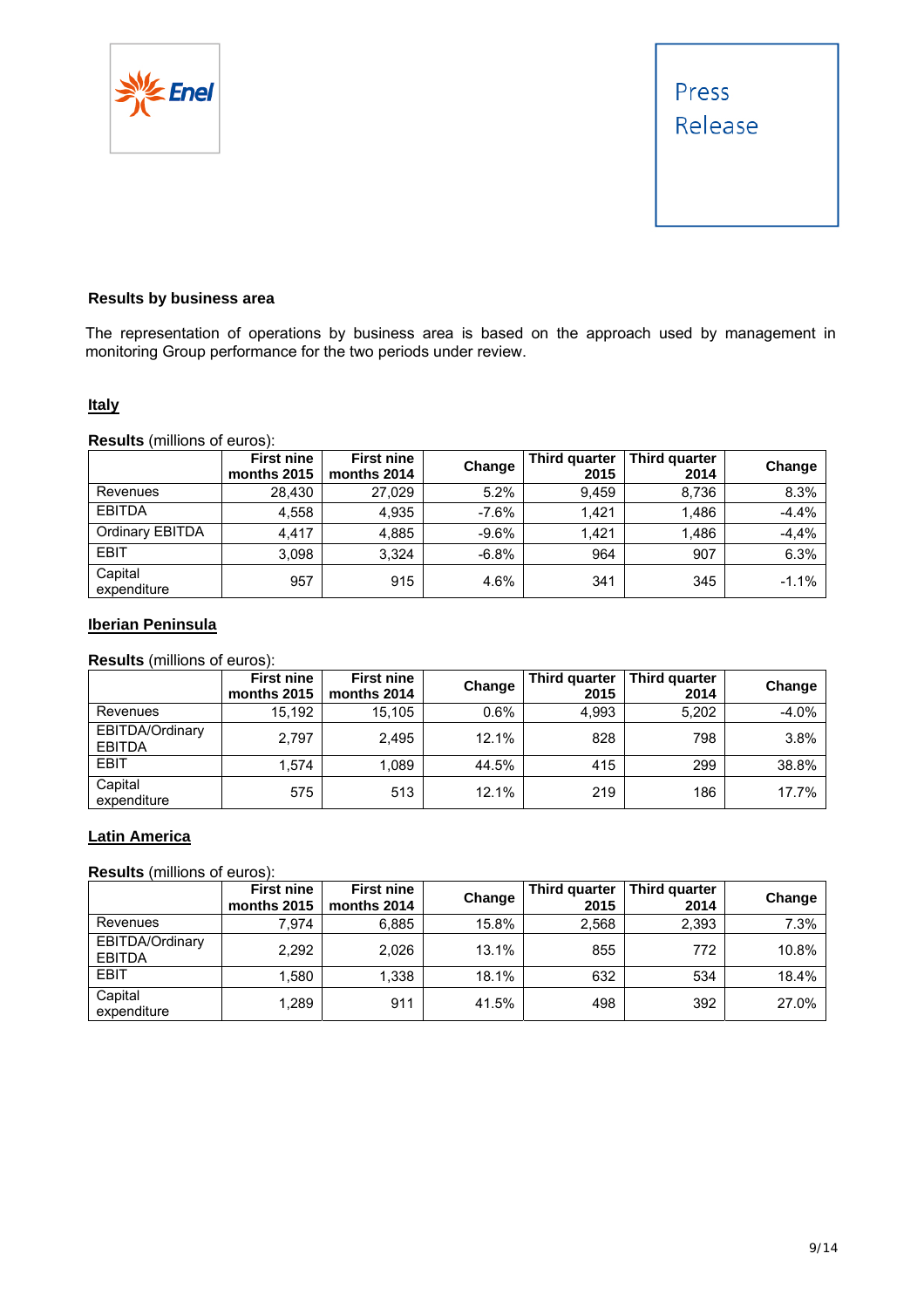

#### **Eastern Europe**

**Results** (millions of euros):

|                                  | <b>First nine</b><br>months 2015 | <b>First nine</b><br>months 2014 | Change   | Third quarter<br>2015 | Third quarter<br>2014 | Change   |
|----------------------------------|----------------------------------|----------------------------------|----------|-----------------------|-----------------------|----------|
| Revenues                         | 3.541                            | 3.932                            | $-9.9%$  | l.167                 | 1,301                 | $-10.3%$ |
| EBITDA/Ordinary<br><b>EBITDA</b> | 1.125                            | 783                              | 43.7%    | 733                   | 276                   | -        |
| <b>EBIT</b>                      | (594)                            | 484                              | -        | (805)                 | 169                   |          |
| Capital<br>expenditure           | 135                              | 598                              | $-77.4%$ | 50                    | 176                   | $-71.6%$ |

#### **Renewable Energy**

**Results** (millions of euros):

|                        | <b>First nine</b><br>months 2015 | <b>First nine</b><br>months 2014 | Change   | Third quarter<br>2015 | Third quarter<br>2014 | Change   |
|------------------------|----------------------------------|----------------------------------|----------|-----------------------|-----------------------|----------|
| Revenues               | 2,258                            | 2.016                            | 12.0%    | 665                   | 651                   | 2.2%     |
| <b>EBITDA</b>          | 1.470                            | 1.312                            | 12.0%    | 392                   | 423                   | $-7.3%$  |
| Ordinary EBITDA        | 1,338                            | 1.312                            | 2.0%     | 392                   | 423                   | $-7.3%$  |
| EBIT                   | 751                              | 885                              | $-15.1%$ | 54                    | 267                   | $-79.8%$ |
| Capital<br>expenditure | 1.700                            | 1,060                            | 60.4%    | 727                   | 419                   | 73.5%    |

\*\*\*\*\*

#### **ALTERNATIVE PERFORMANCE INDICATORS**

The following section describes a number of alternative performance indicators, not envisaged under the IFRS-EU accounting standards, which are used in this press release in order to facilitate the assessment of the Group's performance and financial position.

- **EBITDA:** an indicator of Enel's operating performance, calculated as "EBIT" plus "Depreciation, amortisation and impairment losses";
- **Ordinary EBITDA:** an indicator of Enel's operating performance excluding the effects of nonrecurring transactions, defined as EBITDA derived from ordinary business operations.
- **Net financial debt**: an indicator of Enel's financial structure, determined by "Long-term borrowings" and "Short-term borrowings and the current portion of long-term borrowings" less "Cash and cash equivalents", current and non-current financial assets (financial receivables and securities other than equity investments) included in "Other current assets" and "Other non-current assets";
- **Net capital employed**: calculated as the sum of "Current assets", "Non-current assets" and "Net assets held for sale", less "Current liabilities" and "Non-current liabilities", excluding items previously considered in the definition of "Net financial debt";
- **Net assets held for sale:** calculated as the algebraic sum of "Assets held for sale" and "Liabilities held for sale";
- **Group net ordinary income:** defined as that part of "Group net income" derived from ordinary business operations.

All Enel press releases are also available in smartphone and tablet versions. You can download the Enel Corporate App at Apple Store**.**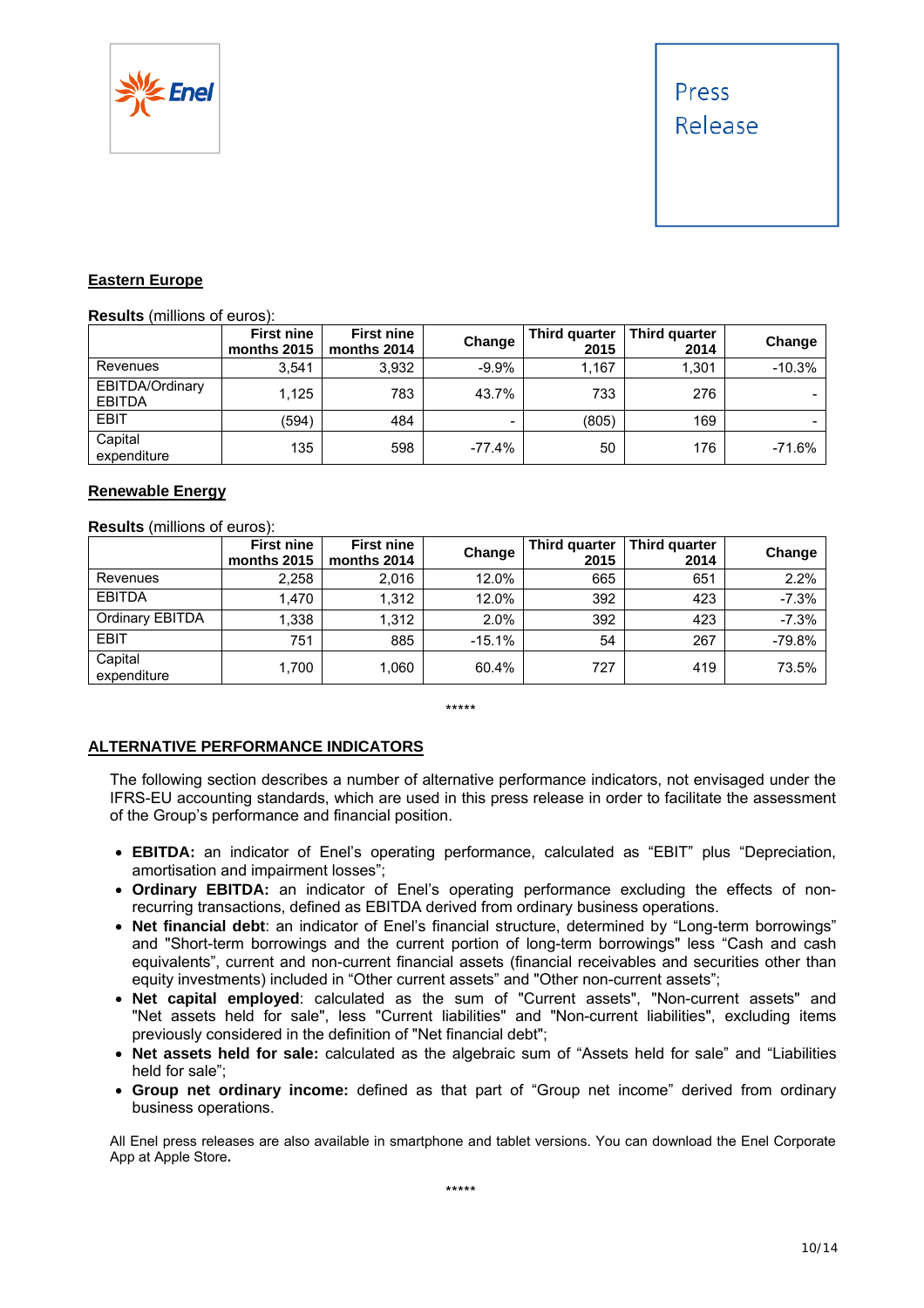

# **Condensed Consolidated Income Statement**

| Millions of euro                                                                                | First nine months |         |
|-------------------------------------------------------------------------------------------------|-------------------|---------|
|                                                                                                 | 2015              | 2014    |
| <b>Total revenues</b>                                                                           | 55,998            | 54,075  |
| <b>Total costs</b>                                                                              | 49,768            | 46,842  |
| Net income/(charges) from commodity contracts measured at fair value                            | 78                | (93)    |
| <b>OPERATING INCOME</b>                                                                         | 6,308             | 7,140   |
| Financial income                                                                                | 2,924             | 2,294   |
| Financial expense                                                                               | 4,922             | 4,798   |
| Total financial income/(expense)                                                                | (1,998)           | (2,504) |
| Share of gains/(losses) of equity investments accounted for using<br>the equity method          | 36                | 49      |
| <b>INCOME BEFORE TAXES</b>                                                                      | 4,346             | 4,685   |
| Income taxes                                                                                    | 1,424             | 2,070   |
| Net income from continuing operations                                                           | 2,922             | 2,615   |
| Net income from discontinued operations                                                         |                   |         |
| NET INCOME FOR THE PERIOD (shareholders of the Parent<br>Company and non-controlling interests) | 2,922             | 2,615   |
| Attributable to shareholders of the Parent Company                                              | 2.089             | 1,947   |
| Attributable to non-controlling interests                                                       | 833               | 668     |
| Net earnings attributable to shareholders of the Parent Company per<br>share (euro) $(1)$       | 0.22              | 0.21    |

(1) Diluted earnings per share are equal to basic earnings per share.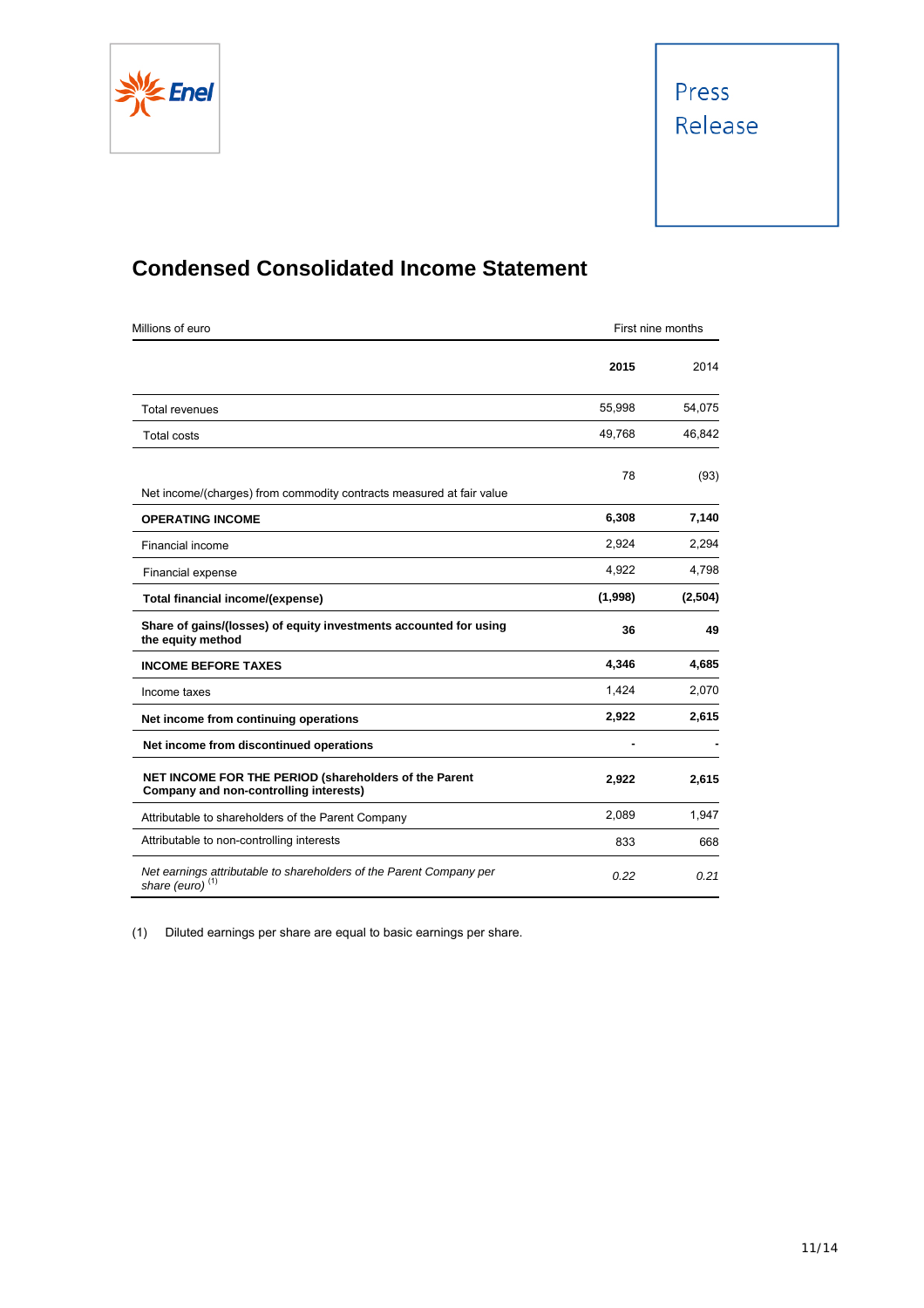

# Press Release

# **Statement of Consolidated Comprehensive Income**

| Millions of euro                                                                                       | First nine months |       |
|--------------------------------------------------------------------------------------------------------|-------------------|-------|
|                                                                                                        | 2015              | 2014  |
| Net income for the period                                                                              | 2,922             | 2,615 |
| Other comprehensive income recyclable to profit or loss:                                               |                   |       |
| Effective portion of change in the fair value of cash flow hedges                                      | 409               | (450) |
| Share of the other comprehensive income of equity investments accounted for using the equity<br>method | 9                 | (8)   |
| Change in the fair value of financial assets available for sale                                        | 17                | (17)  |
| Exchange rate differences                                                                              | (1,788)           | 334   |
| Income/(Loss) recognized directly in equity                                                            | (1, 353)          | (141) |
| Total comprehensive income for the period                                                              | 1,569             | 2,474 |
| Attributable to:                                                                                       |                   |       |
| - shareholders of the Parent Company                                                                   | 1,945             | 1,619 |
| - non-controlling interests                                                                            | (376)             | 855   |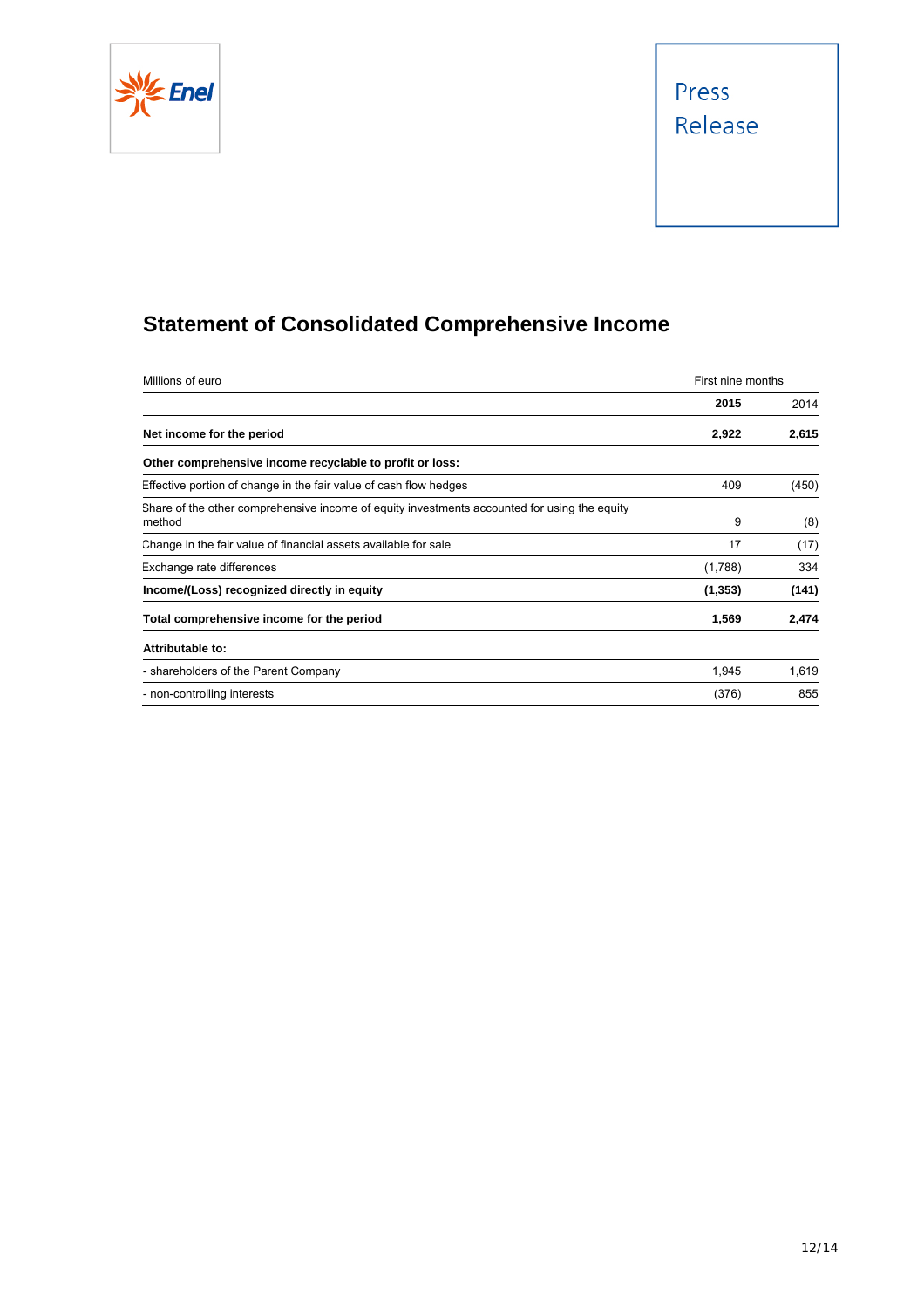

## **Condensed Consolidated Balance Sheet**

Millions of euro

|                                                                 | at Sept, 30, 2015 | at Dec, 31, 2014 |
|-----------------------------------------------------------------|-------------------|------------------|
| <b>ASSETS</b>                                                   |                   |                  |
| Non-current assets                                              |                   |                  |
| - Property, plant and equipment and intangible assets           | 87,676            | 89,844           |
| - Goodwill                                                      | 13,815            | 14,027           |
| - Equity investments accounted for using the equity method      | 675               | 872              |
| Other non-current assets <sup>(1)</sup>                         | 13,458            | 12,932           |
| Total                                                           | 115,624           | 117,675          |
| <b>Current assets</b>                                           |                   |                  |
| - Inventories                                                   | 3,491             | 3,334            |
| - Trade receivables                                             | 12,412            | 12,022           |
| - Cash and cash equivalents                                     | 8,309             | 13,088           |
| - Other current assets <sup>(2)</sup>                           | 13,123            | 13,737           |
| Total                                                           | 37,335            | 42,181           |
| Assets held for sale                                            | 7,404             | 6,778            |
| <b>TOTAL ASSETS</b>                                             | 160,363           | 166,634          |
| LIABILITIES AND SHAREHOLDERS' EQUITY                            |                   |                  |
| - Equity attributable to the shareholders of the Parent Company | 32,152            | 31,506           |
| - Equity attributable to non-controlling interests              | 19,123            | 19,639           |
| Total shareholders'equity                                       | 51,275            | 51,145           |
| <b>Non-current liabilities</b>                                  |                   |                  |
| - Long-term loans                                               | 44,514            | 48,655           |
| - Provisions and deferred tax liabilities                       | 16,181            | 16,958           |
| - Other non-current liabilities                                 | 3,330             | 3,905            |
| Total                                                           | 64,025            | 69,518           |
| <b>Current liabilities</b>                                      |                   |                  |
| - Short-term loans and current portion of long-term loans       | 8,054             | 8,377            |
| - Trade payables                                                | 10,110            | 13,419           |
| - Other current liabilities                                     | 21,246            | 18,885           |
| <b>Total</b>                                                    | 39,410            | 40,681           |
| Liabilities held for sale                                       | 5,653             | 5,290            |
| <b>TOTAL LIABILITIES</b>                                        | 109,088           | 115,489          |
| TOTAL LIABILITIES AND SHAREHOLDERS' EQUITY                      | 160,363           | 166,634          |

(1) Of which long-term financial receivables and other securities at September 30, 2015 for €2,029 million (€2,522 million at December<br>(2) 31, 2014) and €159 million (€179 million at December 31, 2014), respectively.<br>(2)